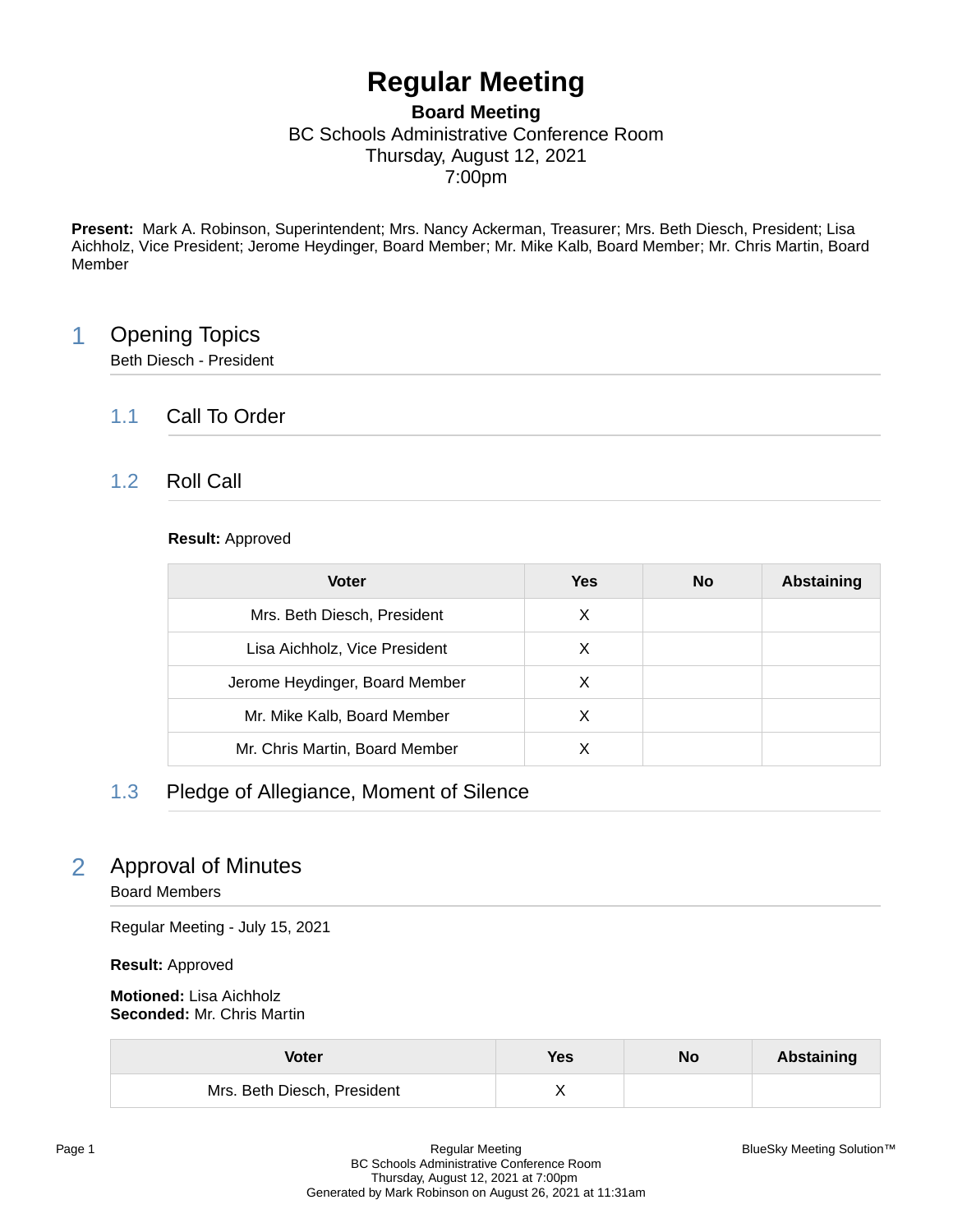| Lisa Aichholz, Vice President  |  |  |
|--------------------------------|--|--|
| Jerome Heydinger, Board Member |  |  |
| Mr. Mike Kalb, Board Member    |  |  |
| Mr. Chris Martin, Board Member |  |  |

[Minutes\\_Regular\\_Mtg\\_July\\_15\\_2021.pdf](https://bcbucks.blueskymeeting.com/meeting_groups/32/item_attachments/60254)

### 3 Hearing of Public

The following individual addressed the Board about facial coverings and other COVID concerns.

Kay Weisenauer Kerri Pope Rebecca Warren Andrew Krebs Laura Phelps Tanya Haga

### 4 Correspondence

Mark A. Robinson, Superintendent

### 4.1 2020 OSBA Capital Conference

2021 Capital Conference November 8, 9, 2021

Appoint Delegate: Beth Diesch

Appoint Alternate: Jerome Heydinger

### 5 Financial Reports

Mrs. Nancy Ackerman, Treasurer

#### **Attachments:**

[Treas\\_Report\\_7-31-2021.pdf](https://bcbucks.blueskymeeting.com/meeting_groups/32/item_attachments/60211) [CommercialPaper.pdf](https://bcbucks.blueskymeeting.com/meeting_groups/32/item_attachments/60332)

### 5.1 Financial Report - Consent Agenda

Mrs. Nancy Ackerman, Treasurer

Approve Financial Report Approve Bills as Submitted Approve Investments Approve the change fund of \$1,100 Approve FMLA leave for Betty Majoy and Courtney Meyers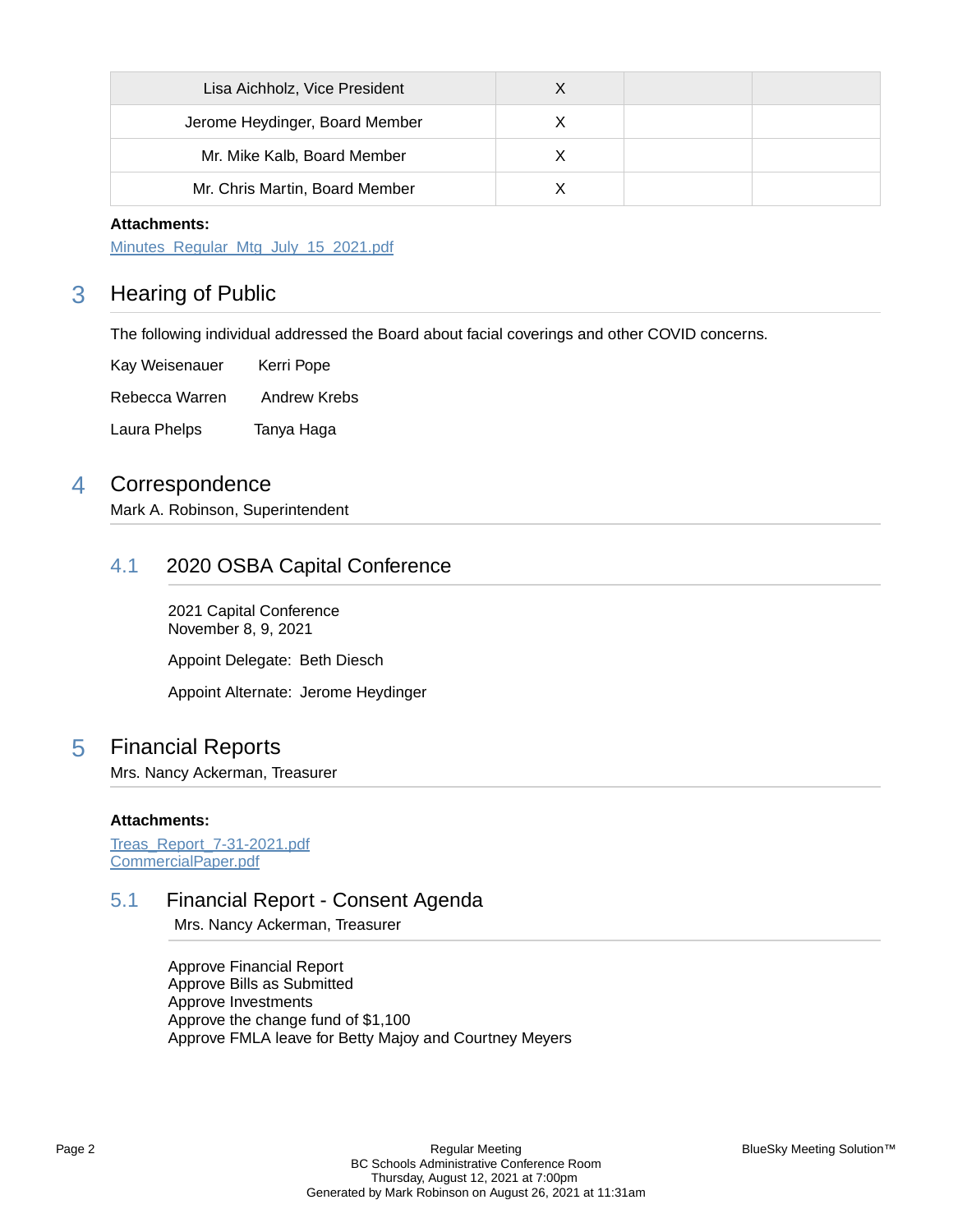#### **Result:** Approved

#### **Motioned:** Lisa Aichholz **Seconded:** Mr. Chris Martin

| <b>Voter</b>                   | Yes | <b>No</b> | <b>Abstaining</b> |
|--------------------------------|-----|-----------|-------------------|
| Mrs. Beth Diesch, President    | X   |           |                   |
| Lisa Aichholz, Vice President  | х   |           |                   |
| Jerome Heydinger, Board Member | X   |           |                   |
| Mr. Mike Kalb, Board Member    | X   |           |                   |
| Mr. Chris Martin, Board Member |     |           |                   |

# 6 Superintendent's Report and Discussions

Mark A. Robinson, Superintendent

### 6.1 Board-Superintendent Partnership

- Teacher Opening Day Tuesday, August 17, 7:30 a.m.-3:00 p.m.
	- Opening Convocation 8:00 a.m.
	- Building Meetings 10:30 a.m.
	- Professional Learning & Collaboration
- School OPENS Wednesday, August 18
- Open House Monday, August 16; 6:00 p.m. 7:30 p.m.
- BC Opening Guidelines, 2021-2022
	- Facial Coverings
	- Safety Measures
	- Crawford County DOH Recommendations
	- Close Contact Determinations
- Substitute Teachers
- Student Tickets Home Athletic Contests

#### **Attachments:**

[August\\_17\\_\\_2021\\_Schedule.pdf](https://bcbucks.blueskymeeting.com/meeting_groups/32/item_attachments/60255) [COVID-19\\_2021-2022\\_Guidelines\\_Facial\\_Coverings\\_-\\_Buckeye\\_Central.pdf](https://bcbucks.blueskymeeting.com/meeting_groups/32/item_attachments/60256) [Safety\\_Measures\\_COVID\\_Buckeye\\_Central\\_2021-2022.pdf](https://bcbucks.blueskymeeting.com/meeting_groups/32/item_attachments/60257) Crawford County Recommendations Letter COVID August 2021.pdf [Close\\_Contact\\_Determinations\\_COVID\\_2021-2022.pdf](https://bcbucks.blueskymeeting.com/meeting_groups/32/item_attachments/60259) BC Athletics- 2021-2022 Passes.jpg

### 6.2 Building/Departmental Reports

Principals, Directors, Supervisors

• High School (7-12) - Dr. Michael Martin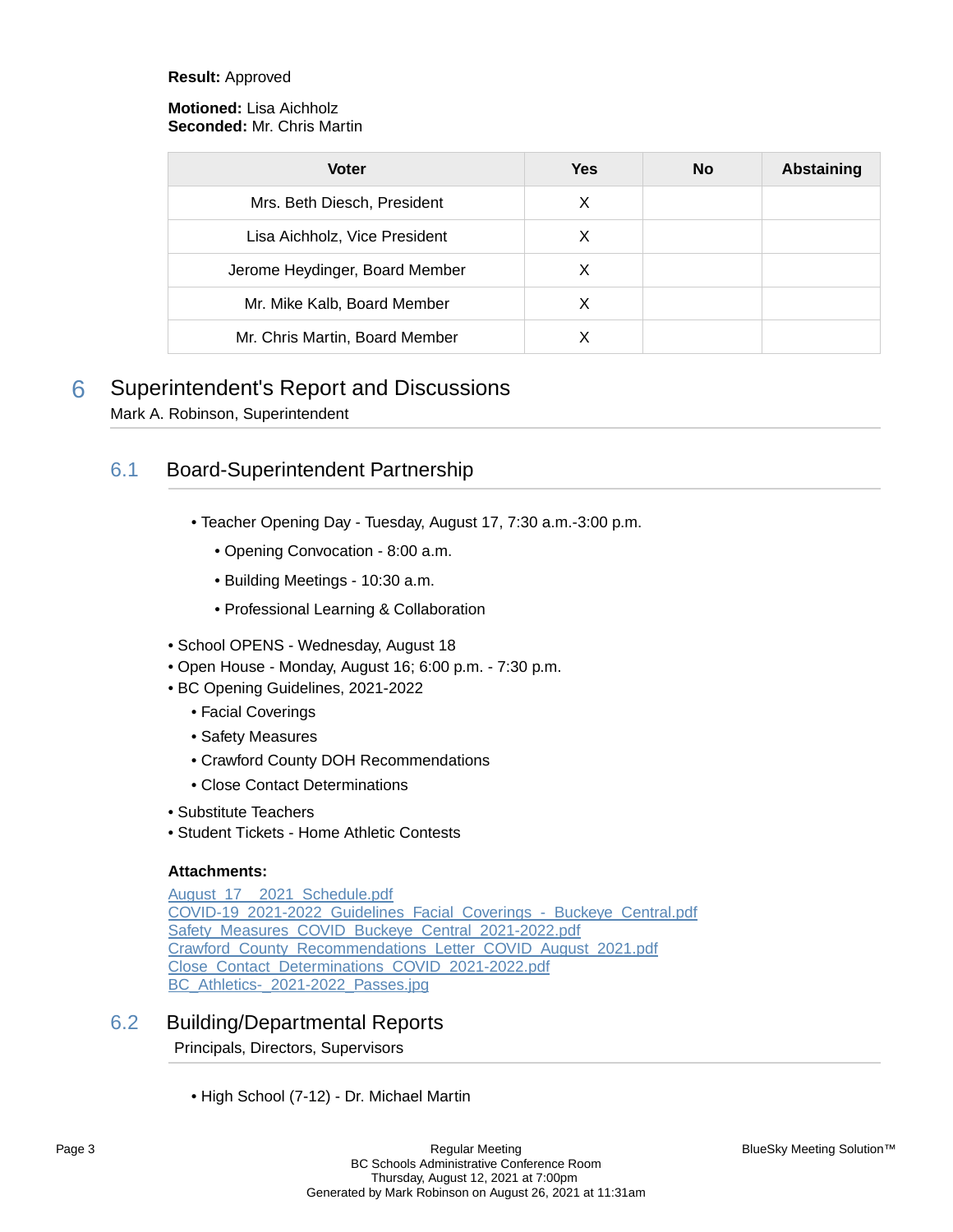- Middle School (5-8) Jennifer Moore
- Elementary School (PK-4) Leah Filliater
- Director of Teaching Diane Ervin
- Director of Curriculum & Assessment
- Special Education Lisa McGinnis
- Technology Tammy Studer
- Maintenance Jarrod Clady
- Transportation Deb Briggs
- Gifted Michelle Ransome (NCO-ESC)
- •

[Elementary Board update.pdf](https://bcbucks.blueskymeeting.com/meeting_groups/32/item_attachments/60206) [Middle\\_School\\_Board\\_Report.pdf](https://bcbucks.blueskymeeting.com/meeting_groups/32/item_attachments/60209) [Technology Report August 2021](https://bcbucks.blueskymeeting.com/meeting_groups/32/item_attachments/60210) [Elementary\\_Parking.pdf](https://bcbucks.blueskymeeting.com/meeting_groups/32/item_attachments/60267)

# 7 Recommendations - General

Mark A. Robinson, Superintendent

### 7.1 Building Usage Requests

Zeigler/Sheibley Memorial Volleyball Tournament; November 6, 2021; 8:00 a.m. - 8:00 p.m.; High School, Middle School, Auxiliary Gymnasiums, Cafeteria; approximately 100 participants; Representative - Rodney Zeigler, 62 1/2 S. Marion St., Bloomville, OH 44818.

#### **Result:** Approved

**Motioned:** Jerome Heydinger **Seconded:** Mr. Chris Martin

| <b>Voter</b>                   | <b>Yes</b> | <b>No</b> | <b>Abstaining</b> |
|--------------------------------|------------|-----------|-------------------|
| Mrs. Beth Diesch, President    | Х          |           |                   |
| Lisa Aichholz, Vice President  | X          |           |                   |
| Jerome Heydinger, Board Member | X          |           |                   |
| Mr. Mike Kalb, Board Member    | X          |           |                   |
| Mr. Chris Martin, Board Member |            |           |                   |

### 7.2 RESOLVE to approve the bus routes for the 2021-2022 school year.

#### **Result:** Approved

**Motioned:** Lisa Aichholz **Seconded:** Mr. Mike Kalb

| No<br><b>Abstaining</b><br>Yes<br><b>Voter</b> |
|------------------------------------------------|
|------------------------------------------------|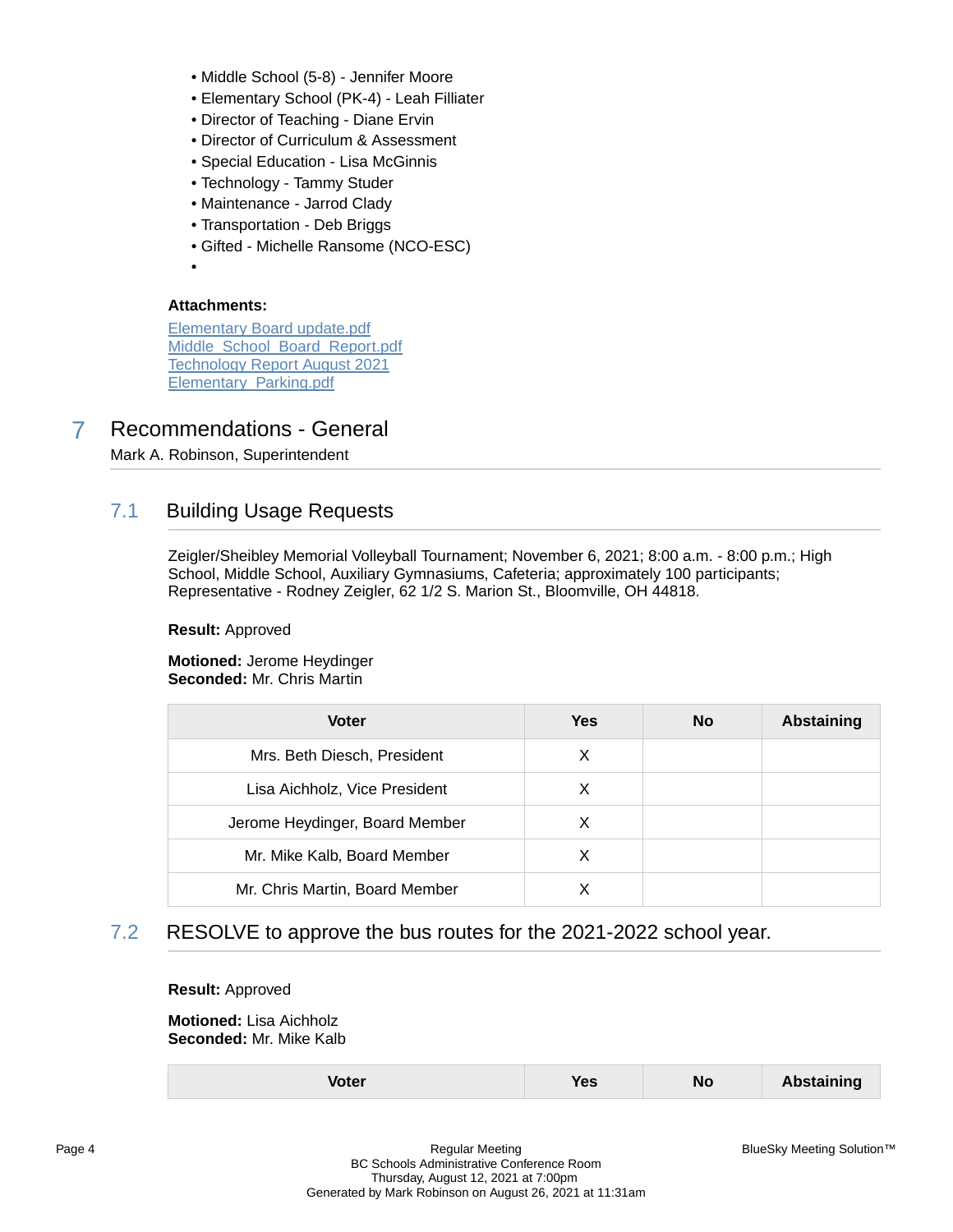| Mrs. Beth Diesch, President    |   |  |
|--------------------------------|---|--|
| Lisa Aichholz, Vice President  | X |  |
| Jerome Heydinger, Board Member | х |  |
| Mr. Mike Kalb, Board Member    |   |  |
| Mr. Chris Martin, Board Member |   |  |

Trip\_Details - No\_Directions\_or\_Students - BOE\_approval.pdf

### 7.3 RESOLVE to approve an increase in the substitute teacher pay from \$100/day to \$120/day effective with the 2021-2022 school year.

Substitute teachers assigned to the same position for ten (10) days or more will receive \$130.00 per day from the beginning of the assignment.

#### **Result:** Approved

**Motioned:** Mr. Chris Martin **Seconded:** Lisa Aichholz

| <b>Voter</b>                   | Yes | <b>No</b> | <b>Abstaining</b> |
|--------------------------------|-----|-----------|-------------------|
| Mrs. Beth Diesch, President    | X   |           |                   |
| Lisa Aichholz, Vice President  | X   |           |                   |
| Jerome Heydinger, Board Member | х   |           |                   |
| Mr. Mike Kalb, Board Member    | х   |           |                   |
| Mr. Chris Martin, Board Member |     |           |                   |

- 7.4 RESOLVE to approve Sarah Heydinger as a substitute teacher the 2021-2022 school year.
	- Requirements
		- ODE Substitute Licensure
		- BCI & FBI Background Checks

**Result:** Approved

**Motioned:** Mr. Mike Kalb **Seconded:** Lisa Aichholz

| Voter                         | Yes | No | <b>Abstaining</b> |
|-------------------------------|-----|----|-------------------|
| Mrs. Beth Diesch, President   |     |    |                   |
| Lisa Aichholz, Vice President |     |    |                   |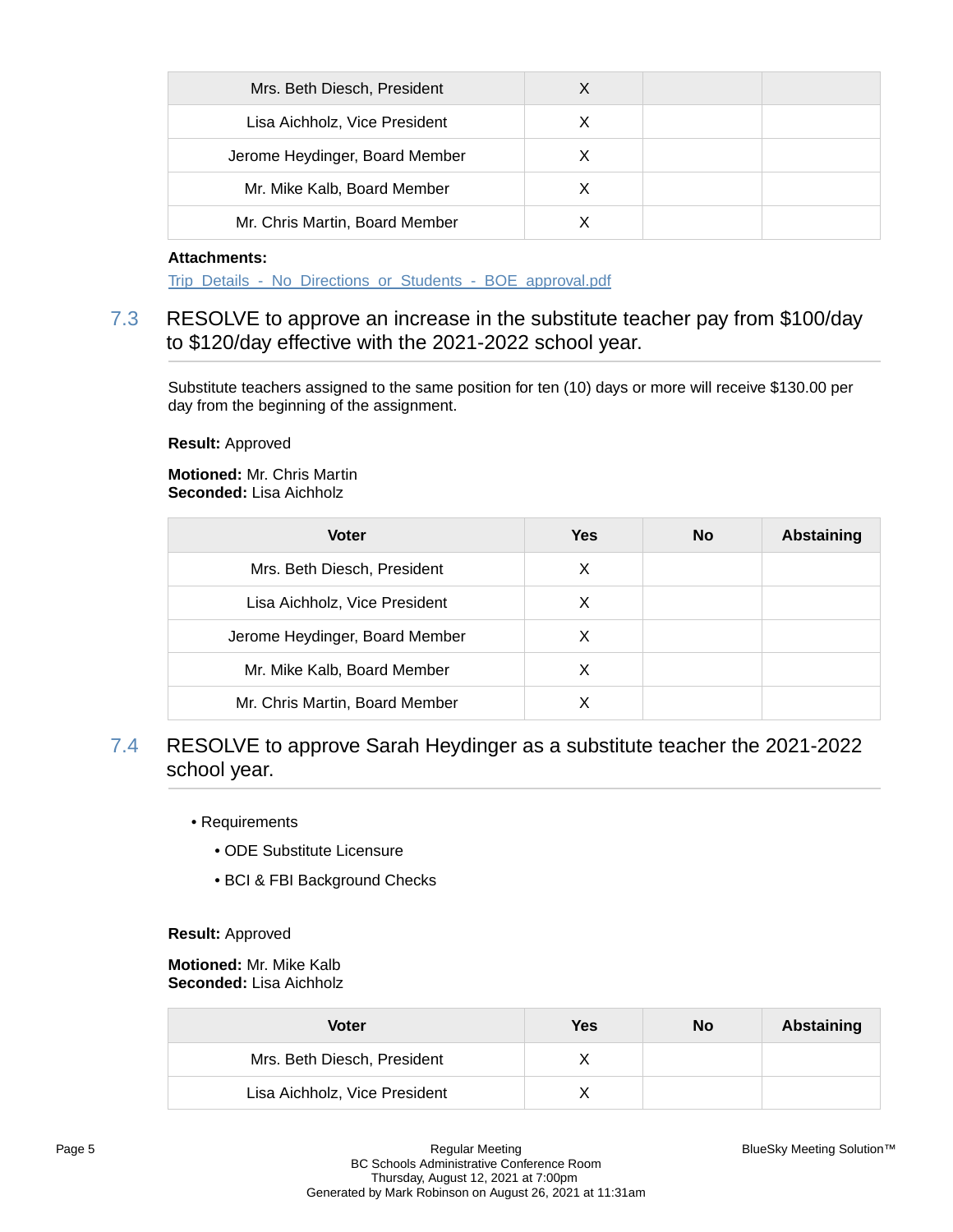| Jerome Heydinger, Board Member |  |  |
|--------------------------------|--|--|
| Mr. Mike Kalb, Board Member    |  |  |
| Mr. Chris Martin, Board Member |  |  |

### 7.5 RESOLVE to approve META Solutions Cooperative to Advertise and Receive Bids for School Bus Chassis and Bodies.

WHEREAS, the Buckeye Central Local School District Board of Education wishes to advertise and receive bids for the purchase of one (1) - 77 passenger conventional school bus;

THEREFORE, BE IT RESOLVED that the Buckeye Central Local School District Board of Education wishes to participate and authorize META Solutions (META) to advertise and receive bids on said Board's behalf as per the specifications submitted for the cooperative purchase of one (1) - 77 passenger conventional school bus.

Chassis Make: International

Body Make: International

Transmission: Auto

Fuel Type: Diesel

**Result:** Approved

#### **Motioned:** Mr. Chris Martin **Seconded:** Mr. Mike Kalb

| <b>Voter</b>                   | <b>Yes</b> | <b>No</b> | Abstaining |
|--------------------------------|------------|-----------|------------|
| Mrs. Beth Diesch, President    | X          |           |            |
| Lisa Aichholz, Vice President  | х          |           |            |
| Jerome Heydinger, Board Member | X          |           |            |
| Mr. Mike Kalb, Board Member    | X          |           |            |
| Mr. Chris Martin, Board Member |            |           |            |

#### **Attachments:**

[META\\_Solutions\\_Cooperative\\_Bus\\_Purchasing\\_2021-2022.pdf](https://bcbucks.blueskymeeting.com/meeting_groups/32/item_attachments/60262)

### 7.6 RESOLVE to approve the 2021-2022 Elementary (PK-4) Staff Handbook.

#### **Result:** Approved

#### **Motioned:** Mr. Chris Martin **Seconded:** Jerome Heydinger

| <b>Voter</b>                | <b>Yes</b> | No | Abstaining |
|-----------------------------|------------|----|------------|
| Mrs. Beth Diesch, President |            |    |            |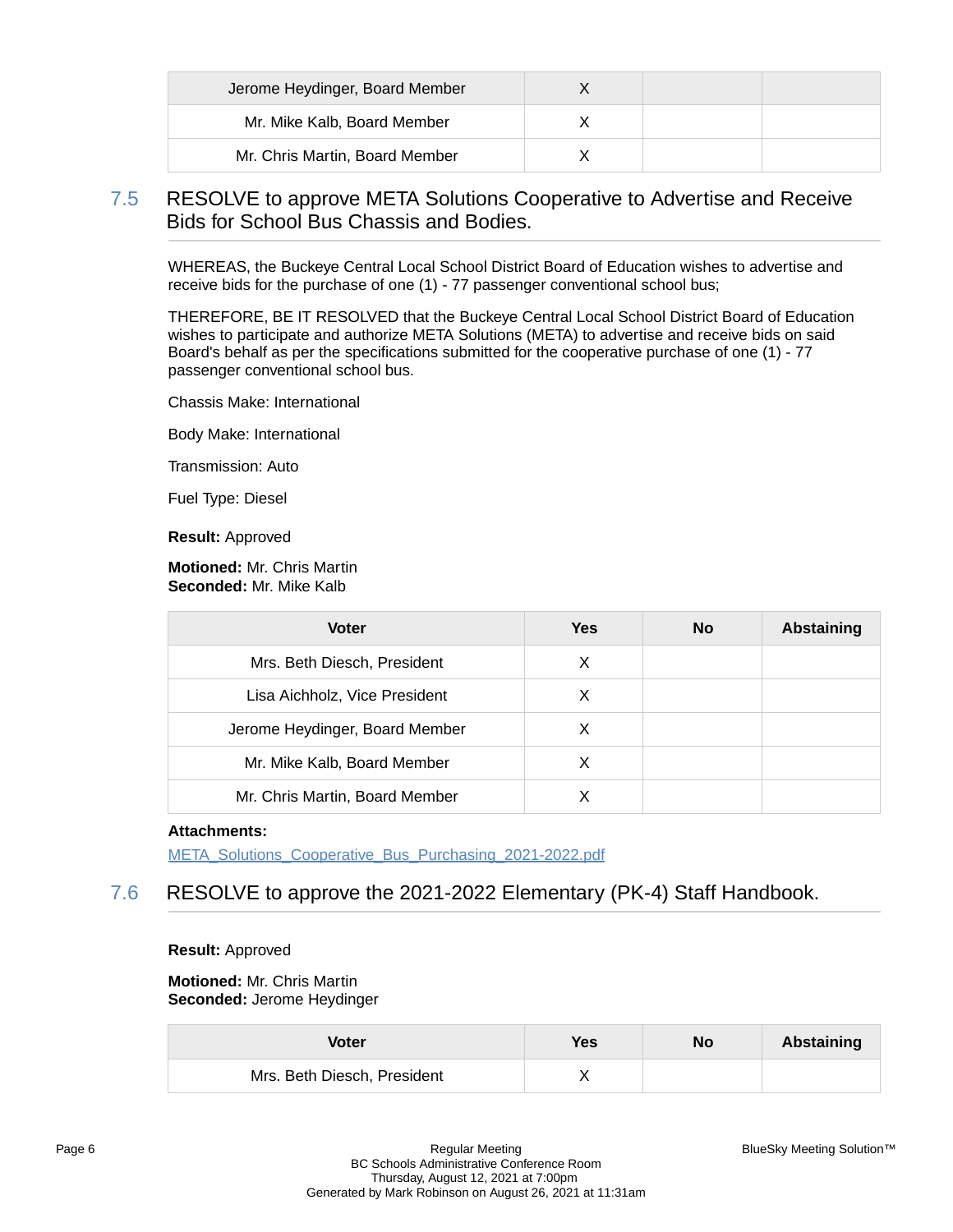| Lisa Aichholz, Vice President  |  |  |
|--------------------------------|--|--|
| Jerome Heydinger, Board Member |  |  |
| Mr. Mike Kalb, Board Member    |  |  |
| Mr. Chris Martin, Board Member |  |  |

[BC\\_Elementary\\_Staff\\_handbook.pdf](https://bcbucks.blueskymeeting.com/meeting_groups/32/item_attachments/60283)

### 7.7 RESOLVE to approve the 2021-2022 BC Athletic Handbook.

**Result:** Approved

#### **Motioned:** Lisa Aichholz **Seconded:** Mr. Mike Kalb

| <b>Voter</b>                   | Yes | <b>No</b> | <b>Abstaining</b> |
|--------------------------------|-----|-----------|-------------------|
| Mrs. Beth Diesch, President    | X   |           |                   |
| Lisa Aichholz, Vice President  | X   |           |                   |
| Jerome Heydinger, Board Member | X   |           |                   |
| Mr. Mike Kalb, Board Member    | X   |           |                   |
| Mr. Chris Martin, Board Member |     |           |                   |

#### **Attachments:**

[Athletic\\_Handbook\\_2021.pdf](https://bcbucks.blueskymeeting.com/meeting_groups/32/item_attachments/60264)

### 8 Personnel Recommendations - Licensed/Certificated [Consent Agenda] Mark A. Robinson, Superintendent

Recommendations as per the dates, terms, and other applicable conditions specified and pending approval of BCI and FBI background checks as per ORC.

BOE Approval of Item 9: Personnel Recommendations - Licensed/Certificated includes Subitem(s) 8.1

### 8.1 RESOLVE to move the teachers listed below on the BCEA salary schedule as indicated effective with the 2021-2022 school year.

- Amy Betts MA+15 to MA+30
- Bri Clady MA+15 to MA+30
- Zac Kaple MA+15 to MA+30
- Jordan Phillips BA to BA +150

**Result:** Approved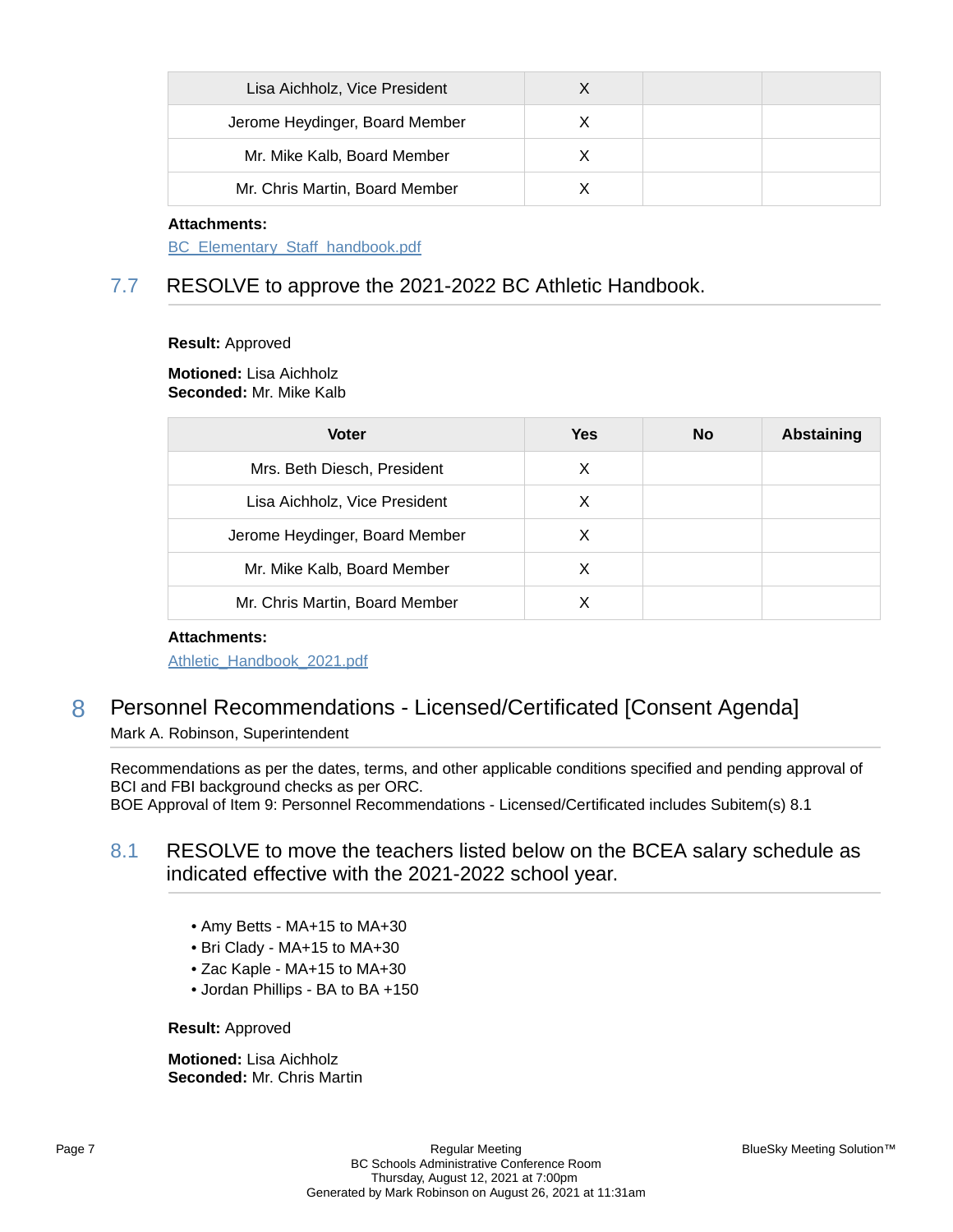| <b>Voter</b>                   | <b>Yes</b> | <b>No</b> | Abstaining |
|--------------------------------|------------|-----------|------------|
| Mrs. Beth Diesch, President    | X          |           |            |
| Lisa Aichholz, Vice President  | X          |           |            |
| Jerome Heydinger, Board Member | х          |           |            |
| Mr. Mike Kalb, Board Member    | х          |           |            |
| Mr. Chris Martin, Board Member |            |           |            |

BCEA Salary Schedule Revisions 2021-2022 Betts Clady Kaple Phillips.pdf

# 9 Personnel Recommendations - School Support Personnel - Classified [Consent Agenda]

Mark A. Robinson, Superintendent

Recommendations as per the dates, terms, and other applicable conditions specified and pending approval of BCI and FBI background checks as per ORC.

BOE Approval of Item 10: Personnel Recommendations - Licensed.Certificated includes Subitem(s) 9.1, 9.2

9.1 RESOLVE to approve the resignation of Liza Hafner, Food Service Worker, effective at the end of the 2020-2021 contract year.

#### **Attachments:**

Hafner L Resignation Food Service.pdf

#### 9.2 Supplemental Positions 2021-2022

WHEREAS, the Board has posted and advertised these positions as being available to employees of the district who hold teaching licenses, and no such employee qualified to fill the position has applied for, been offered, or accepted such position,

BE IT THEREFORE RESOLVED, to approve the following classified employee(s) for the supplemental positions(s) listed below for the 2021-2022 school year as per the Teachers' Co-Curricular Salary Schedule effective July 1, 2021.

Mark Niese - Accompanist (XMAS & Spring Concerts, MS & HS)

**Result:** Approved

| Voter                          | Yes | No | Abstaining |
|--------------------------------|-----|----|------------|
| Mrs. Beth Diesch, President    |     |    |            |
| Lisa Aichholz, Vice President  |     |    |            |
| Jerome Heydinger, Board Member |     |    |            |